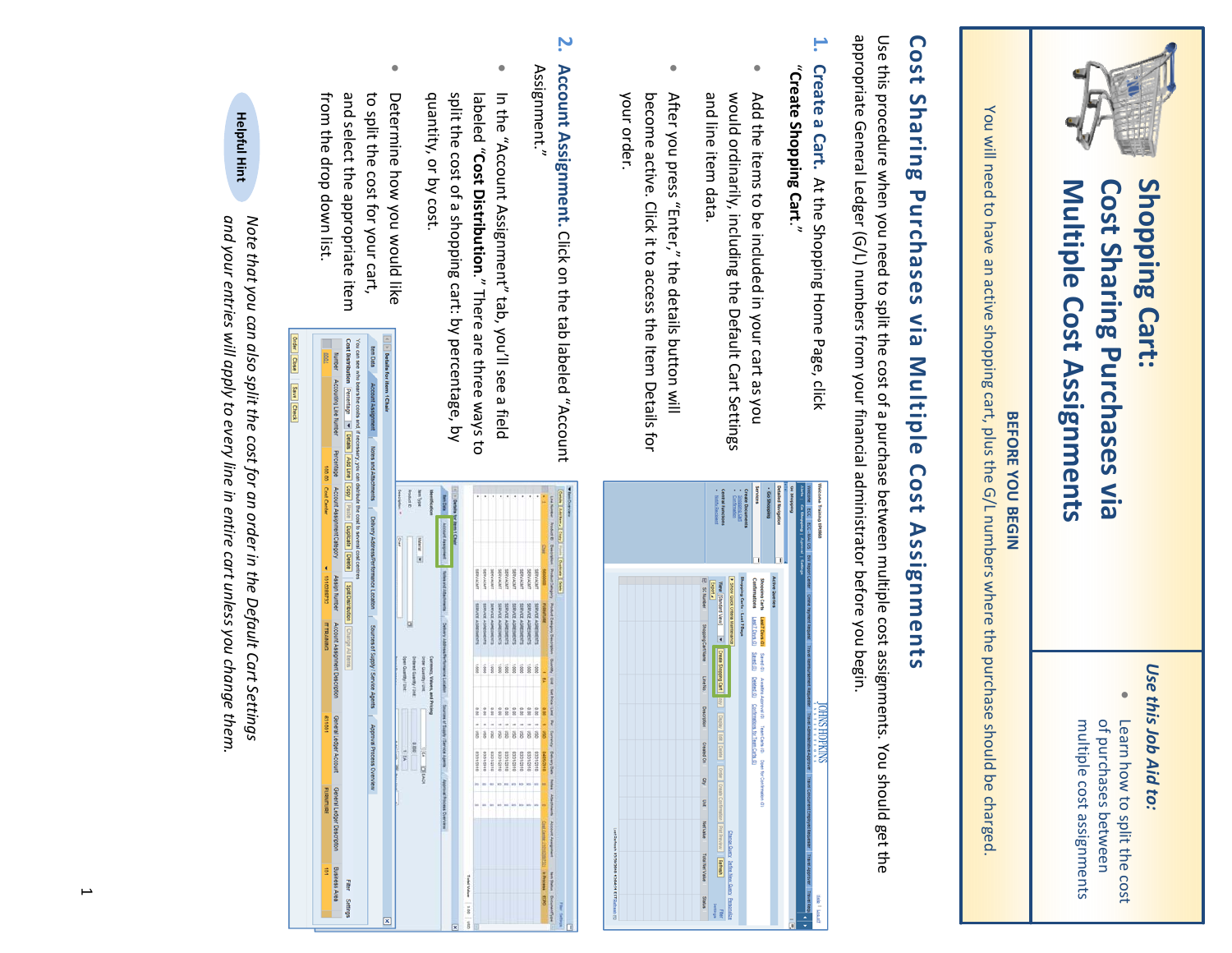**3. Add Lines.** Click the "Add Line" button to add cost assignments to this order.

|                  | Details for item 1 Chair            |                       |                                                                                                                                                        |                                 |                                       |                           |                                   | $\boxed{\mathbf{x}}$ |
|------------------|-------------------------------------|-----------------------|--------------------------------------------------------------------------------------------------------------------------------------------------------|---------------------------------|---------------------------------------|---------------------------|-----------------------------------|----------------------|
| <b>Item Data</b> | <b>Account Assignment</b>           | Notes and Attachments | Delivery Address/Performance Location                                                                                                                  |                                 | Sources of Supply / Service Agents    | Approval Process Overview |                                   |                      |
|                  | <b>Cost Distribution</b> Percentage |                       | You can see who bears the costs and, if necessary, you can distribute the cost to several cost centres<br>Details Add Line Copy Paste Duplicate Delete |                                 | Splt Distribution Change All Items    |                           |                                   | Settings<br>Fiter    |
| <b>Number</b>    | <b>Accounting Line Number</b>       | Percentage            | <b>Account Assignment Category</b>                                                                                                                     | Assign Number                   | <b>Account Assignment Description</b> | General Ledger Account    | <b>General Ledger Description</b> | <b>Business Area</b> |
| 0001             |                                     |                       | 100.00 Cost Center                                                                                                                                     | $\blacktriangledown$ 1010289732 | <b>IT TRAINING</b>                    | 631001                    | <b>FURNITURE</b>                  | 101                  |
|                  |                                     |                       |                                                                                                                                                        |                                 |                                       |                           |                                   |                      |
| Order   Close    | Save   Check                        |                       |                                                                                                                                                        |                                 |                                       |                           |                                   |                      |

• Add lines until you have the appropriate number (for example, if you are splitting the cost between two accounts add one additional line so there are two lines in the order).

#### **4. Cost Assignments.**

Enter the cost information for each line.

| Item Data | <b>Account Assignment</b>     | Notes and Attachments | Delivery Address/Performance Location                                                                  |                                 | Sources of Supply / Service Agents    | Approval Process Overview     |                                   |                        |
|-----------|-------------------------------|-----------------------|--------------------------------------------------------------------------------------------------------|---------------------------------|---------------------------------------|-------------------------------|-----------------------------------|------------------------|
|           |                               |                       | You can see who bears the costs and, if necessary, you can distribute the cost to several cost centres |                                 |                                       |                               |                                   |                        |
|           |                               |                       | Cost Distribution Percentage v Details Add Line Copy Paste Duplicate Delete                            |                                 | Split Distribution   Change All Items |                               |                                   | <b>Filter</b> Settings |
| Number    | <b>Accounting Line Number</b> | Percentage            | <b>Account Assignment Category</b>                                                                     | Assign Number                   | <b>Account Assignment Description</b> | <b>General Ledger Account</b> | <b>Seneral Ledger Description</b> | <b>Business Area</b>   |
| 0001      |                               |                       | 100.00 Cost Center                                                                                     | $\blacktriangledown$ 1010289732 | <b>IT TRAINING</b>                    |                               |                                   | 101                    |
| 0002      |                               |                       | 0.00 Cost Center                                                                                       |                                 |                                       |                               |                                   |                        |
|           |                               |                       |                                                                                                        |                                 |                                       |                               |                                   |                        |

- Check the cost object under the "**Account Assignment Category**" header (this field could say Cost Center, Internal Order, or WBS Element) to make sure that it is correct. If you are charging to a Cost Center, the value will default from your settings. If you are charging to an Order Number, there is no default and the Order Number must be entered.
- Click in the field under the header that says "**General Ledger Account**." Verify the G/L accounts to be used with your financial administrator, and then enter them accordingly.

### **5. Distribute the Cost.**

Depending upon which method you are using to split the cost (percentage,

| <b>Item Data</b> | <b>Account Assignment</b>     | Notes and Attachments | Delivery Address/Performance Location                                                                  |                                  | Sources of Supply / Service Agents    | Approval Process Overview |                            |                      |
|------------------|-------------------------------|-----------------------|--------------------------------------------------------------------------------------------------------|----------------------------------|---------------------------------------|---------------------------|----------------------------|----------------------|
|                  |                               |                       | You can see who bears the costs and, if necessary, you can distribute the cost to several cost centres |                                  |                                       |                           |                            |                      |
|                  |                               |                       | Cost Distribution Percentage v Details Add Line Copy Paste Duplicate Delete                            |                                  | Split Distribution   Change All Items |                           |                            | Settings<br>Filter   |
| Number           | <b>Accounting Line Number</b> | Percentage            | Account Assignment Category                                                                            | <b>Assign Number</b>             | <b>Account Assignment Description</b> | General Ledger Account    | General Ledger Description | <b>Business Area</b> |
| 0001             |                               |                       | 100.00 Cost Center                                                                                     | $\blacktriangleright$ 1010289732 | <b>IT TRAINING</b>                    |                           |                            | 101                  |
| 0002             |                               |                       | 0.00 Cost Center                                                                                       |                                  |                                       |                           |                            |                      |
|                  |                               |                       |                                                                                                        |                                  |                                       |                           |                            |                      |

quantity, or value), enter the appropriate data under the heading that says Percentage, Quantity, or Cost.

- If you are splitting the cost by percentage, then enter the percentage for each line. Note that they must add up to 100% or you will get an error when you check or try to save the cart.
- If you are splitting the cart by quantity, enter the appropriate quantity on each line and the cost will be distributed accordingly. The quantity must add up to the total quantity of the cart or you will receive an error.
- If you are splitting the cart by value, enter the dollar value on each line and the cost will be distributed accordingly. The cost must add up to the total value of the cart or you will receive an error.
- **6. Check the Order.** Complete your order as you would ordinarily. Click "**Check**" (either at the top or the bottom of the screen) to verify the order and make sure that no error messages appear at the top of the screen.

| Namber 1001077391                      | Document Name: UPUR60 03/31/2010 09:37 | Status, in Process.                      |                | Created On 03/31/2010 09:37:58 |                    | Created By Dr. John Smith     |        |                                      |                 |                                |
|----------------------------------------|----------------------------------------|------------------------------------------|----------------|--------------------------------|--------------------|-------------------------------|--------|--------------------------------------|-----------------|--------------------------------|
| Shopping cart 1001077391 has no errors |                                        |                                          |                |                                |                    |                               |        |                                      |                 |                                |
| Order Close Save Check                 |                                        |                                          |                |                                |                    |                               |        |                                      |                 |                                |
| <b>W</b> General Data                  |                                        |                                          |                |                                |                    |                               |        |                                      |                 | n                              |
| flay an Birtuit Of                     | Dr. Jone Seatt                         | Approvai Note                            |                |                                |                    |                               |        |                                      |                 |                                |
|                                        | Shopping cart 1001077391 has no errors |                                          |                |                                |                    |                               |        |                                      |                 |                                |
|                                        |                                        |                                          |                |                                |                    |                               |        |                                      |                 | п                              |
|                                        |                                        |                                          |                |                                |                    |                               |        |                                      |                 | <b>Filter Settings</b>         |
|                                        |                                        |                                          |                |                                |                    | <b>Delivery Date</b>          |        | Notes Altachments Account Assignment |                 | <b>Ren Status DocumentType</b> |
|                                        |                                        |                                          |                |                                |                    | 04/05/2212                    |        | CAM Center (1910289732)              | in Process ECPO |                                |
| ٠                                      |                                        |                                          | ----           | ---                            | <b>COMMERCIAL</b>  | 03/31/2010                    | s      |                                      |                 |                                |
|                                        | SERVAGET<br>SERVAGNIT                  | SERVICE AGREEMENTS                       | 1,000          | 0.00<br>0.00                   | $1$ uto            | 03/31/2010                    | 'n     |                                      |                 |                                |
| ٠                                      | <b>SERVAGNT</b>                        | SERVICE AGREEMENTS<br>SERVICE ADRESSENTS | 1.000<br>1,000 | 0.00                           | $+1$ uso<br>11 850 | 03/31/2010<br><b>ESC12218</b> | ×<br>× |                                      |                 |                                |